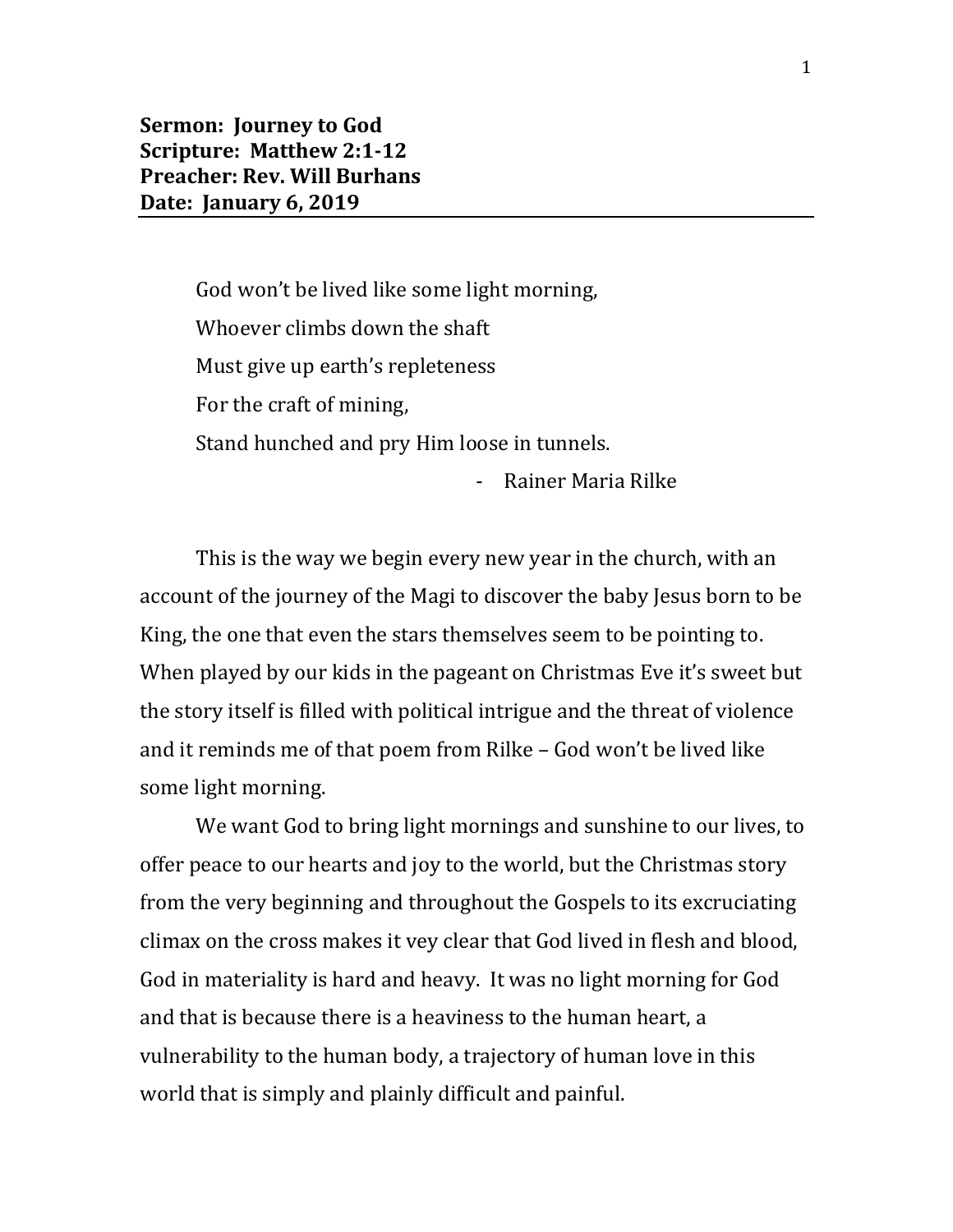There are a myriad of ways to address this reality - we can isolate and insulate ourselves, check out of relationships and make very narrow the circles so as to minimize the risk of being hurt. We can hole ourselves up into gated communities of safety. We can numb ourselves with drugs and alcohol. We can pursue the light and easeful morning in any number of ways and in fact everything around us just that, a promise of how things and goods and products will make our lives easier and lighter and better and fixed – here buy this, try that, read this, post that, look like this, have one of these – it'll be better and easier and lighter – everything around us promises to be better and easier and lighter and yet it's all falsehood and in the end these efforts to avoid the pain bite us or purchase the solution, makes us less than human, withers us on the vine of living… for God won't be lived like that. "God won't be lived like some light morning, whoever climbs down he shaft must give up earth's repleteness or the craft of mining, stand hunched and pry Him loose in tunnels."

The experience of God, the way of Christ, involves a letting go of the superficial things of this life, the giving up earth's repleteness, to some extent, and to grow spiritually to live out of the realm of the heart necessarily will involve a journey, a certain climbing down into the shaft, As Rilke puts it, and a taking up the craft of mining. We have to, at times, mine God out of the sorrows and sufferings of life, the messes and mistakes, the failures and failings, the violence and brokenness and as we do that we find that God is mining us out of the cramped cave shafts of our lives in turn.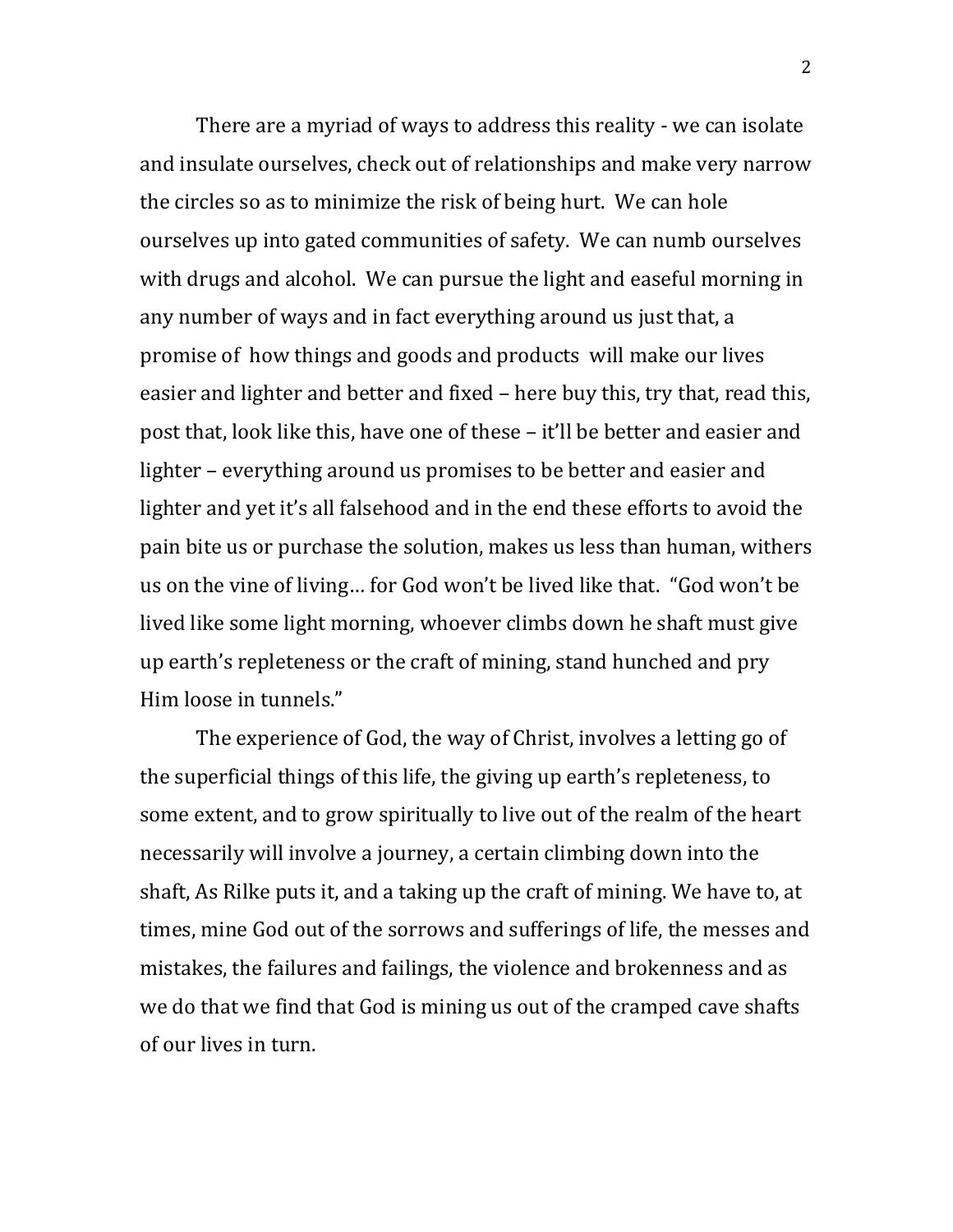This is what the Magi did. This is what their journey represented, a departing from their own nation, their own comfort zones of culture and religion and traveling to a foreign land and risking the wrath of the authorities there. They had to be open, wise and humble enough to recognize the God-Lived-One when they saw him in the poverty of a baby. They took up their journey knowing that God would not be lived like some light morning. They entered into the heart of the violent and powerful Roman Empire and encountered a murderous madman of a ruler who cared not who suffered in the effort to maintain his own power. The Magi returned by another route after paying homage to the true King and as they departed so too did Mary, Joseph and Jesus, as political refugees seeking asylum in another country, a country unlike Israel and America, Egypt was not building walls to keep them out.

This is how God came into this world and this is how God lived, not like some light morning, nor should we think that our journey towards being God-lived ourselves will be any different; for we'll have to pry God loose in the mine shaft of the darkness and difficulties of our lives. We'll have to journey beyond the comfortable confines of how we've organized and gained some semblance of control over our lives, climb down the shaft, giving up earth's repleteness and consider the craft of mining…

What does that look like for you in 2019? What is the relinquishing of the light morning that you must do to pry God loose in your life? What journey must you undertake – maybe it's an internal one that requires staying put physically. Maybe it's an external literal journey to some person or some place that you've felt you've needed to